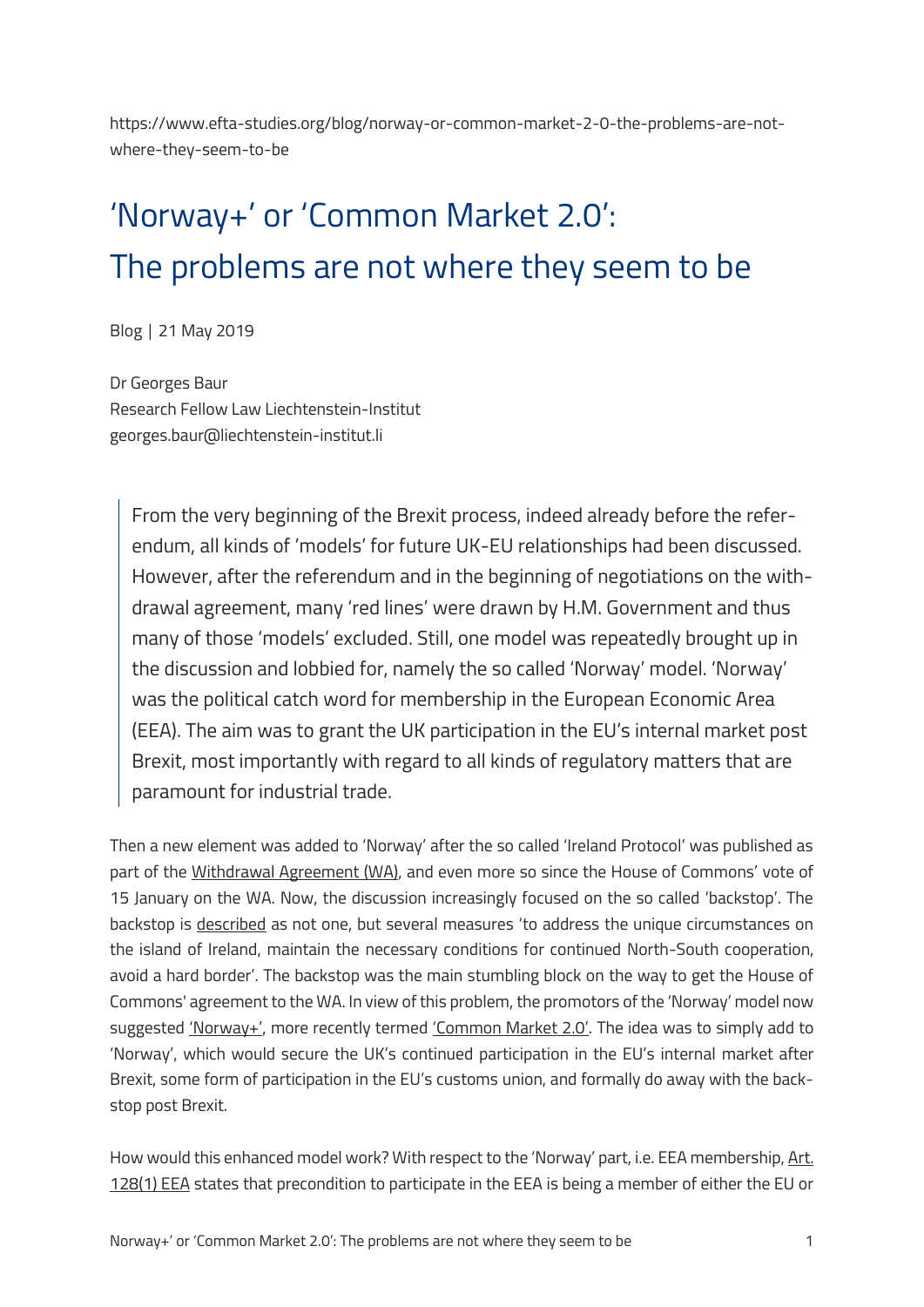of the [European Free Trade association \(EFTA\)](https://www.efta.int/about-efta). The UK would therefore, upon leaving the EU, first have to apply for membership in EFTA. The respective decision would be taken by unanimity by the current members Iceland, Liechtenstein, Norway and Switzerland.

#### EFTA and Customs Union: impossible combination?

EFTA is a basis for (1) intra-EFTA relations, (2) respective relations with the EU and (3) third country relations, i.e. Free Trade Agreements. Indeed, with regard to the aim to after exiting the EU being able to conduct an independent foreign trade policy, this might be a suitable basis. Here, however, we already encounter our first problem, namely the combination of the EEA model and the customs union. This is much [criticised](https://www.prospectmagazine.co.uk/.../norway-brexit-european-) based on political considerations. In contrast, legal arguments are hardly ever used. Wikipedia is – perhaps surprisingly – an exception. There it is [argued](https://en.wikipedia.org/wiki/Norway_plus) that both cannot be had: 'it is not possible for an EFTA member state to be in a customs union with non-EFTA countries, because EFTA is itself a trade association outside of the EU's customs union. According to this view, as an EFTA member the UK would therefore not be able to enter into a separate customs union with the EU, rendering a proposal to join both EFTA and a customs union with the EU (the "plus" part of the proposal) impossible under the EFTA Convention.'

To support their argument the Wikipedia authors refer to Article 56(3) of the [EFTA Convention](https://www.efta.int/sites/default/files/documents/legal-texts/efta-convention/Vaduz%20Convention%20Agreement.pdf) and the EFTA website. According to Article 56(3) EFTA, a new EFTA member state 'shall apply to become a party to the free trade agreements between the Member States on the one hand and third states, unions of states or international organisations on the other.' From this the EFTA Secretariat [con](https://www.efta.int/About-EFTA/Frequently-asked-questions-EFTA-EEA-EFTA-membership-and-Brexit-328676)[clude](https://www.efta.int/About-EFTA/Frequently-asked-questions-EFTA-EEA-EFTA-membership-and-Brexit-328676)s that, 'as a member of a customs union [with the EU], a country acceding to EFTA could not comply with this obligation.'

We would, however, suggest that Article 56 EFTA is more flexible than the Wikipedia authors would suggest. Take paras. 1 and 2, which deal with accession to the EFTA. They do not define any clear criteria in this respect. In practice, conditions for membership are decided by the currently four EFTA States on predominantly political grounds. Hereby they enjoy, unlike in the more legally structured case of the EU, a vast discretion. Indeed, there are [examples](http://aei.pitt.edu/828/1/2.htm) where a large amount of flexibility was shown, as in the case of Finland which – formally – only became an 'associate EFTA member' in order to accommodate its particularly sensitive relations with the then Soviet Union during the cold war era. Similarly, para. 3 on free trade agreements offers flexibility. Already its wording ("shall *apply* to become") indicates the possibility that an acceding country may ultimately, for whatever reason, not accede to EFTA's free trade agreements (FTAs). It could, for instance, also happen that a third country refuses to negotiate the inclusion of a new EFTA member into an existing FTA. This interpretation is confirmed by the fact that EFTA's website clearly states that 'EFTA membership does not preclude from entering into a customs arrangement with the EU'. Hence, if the current EFTA states agree and waive the 'obligation' of Article 56(3) EFTA, having a customs arrangement with the EU needs not stand in the way of the UK's EFTA membership.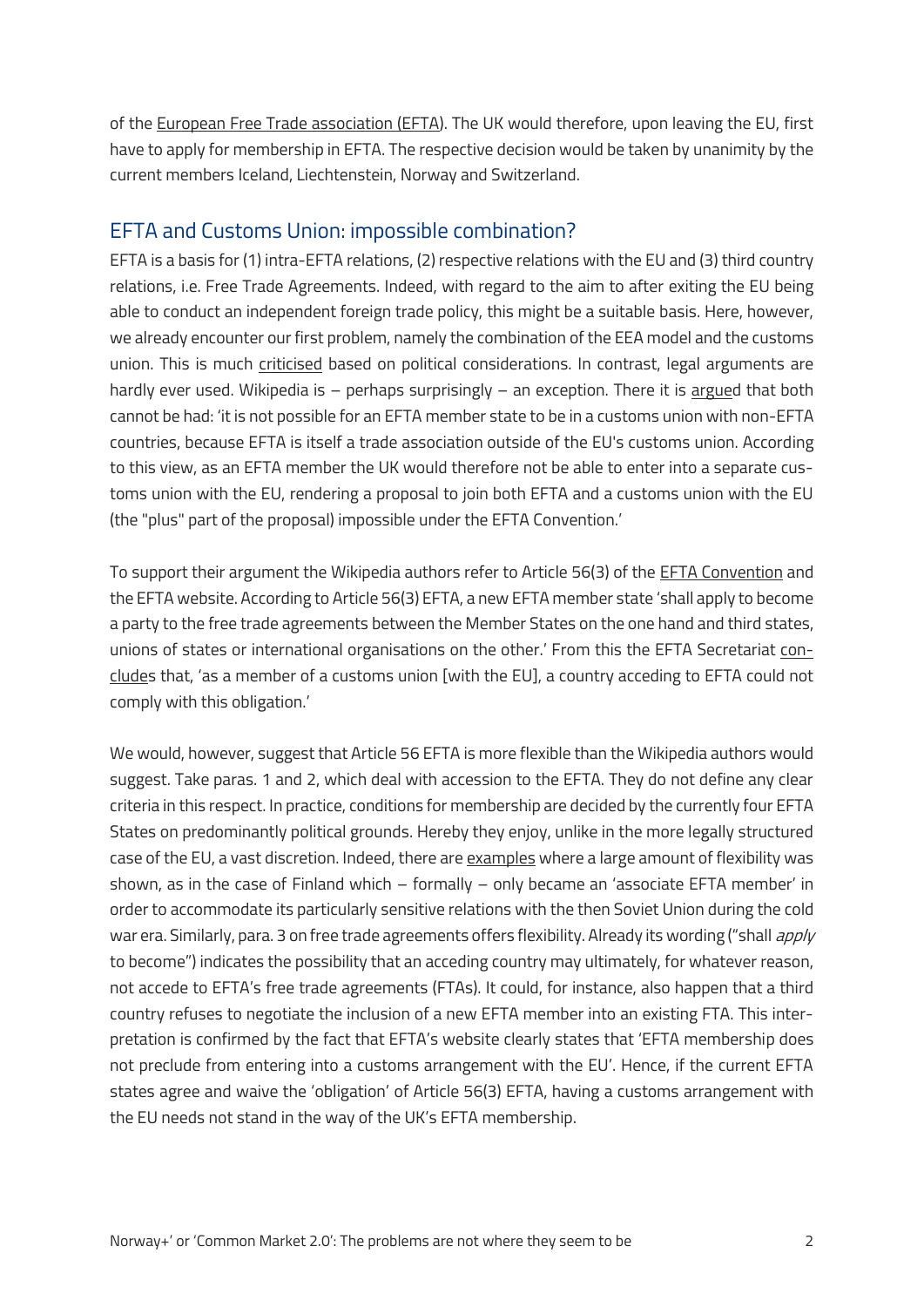#### The first lesson therefore is: Don't believe everything you read.

However, what sort of 'negotiated customs arrangement' are we talking about? On the details of this, 'Common Market 2.0' remains astonishingly silent. It only states: 'Under Common Market 2.0 the UK would be in the Single Market and therefore all regulations would apply to the UK in the same way as they apply to the Republic of Ireland with customs arrangements, at least initially, applying as they do currently. Therefore, there would be no reason for the backstop to be activated.'

#### But who will be called to decide?

From 'as they do currently' we can conclude that no 'Turkey style' arrangement (i.e. an arrangement with limited coverage and physical customs checks) is intended but rather continuing the current EU customs union. It is therefore conceded to the more critical Brexiters that this would be 'a comprehensive customs arrangement, with the EU, including the common external tariff unless and until alternative arrangements to secure frictionless trade and avoid a hard border in Ireland can be agreed'. However, from a realistic point of view, such [alternative arrangements](https://ukandeu.ac.uk/wp-content/uploads/2019/02/Brexit-and-the-backstop-everything-you-need-to-know-1.pdf) will not be found. As so often it is not the perceived political problems that might kill a proposal, but rather the institutional and technical ones which tend to be overlooked. The concept of 'Common Market 2.0' among other features prides itself of allowing the UK to get away from the CJEU's jurisdiction. If one takes a closer look, it would, however, a priori lead to mixed competences of courts: the EFTA Court for the internal market part and the CJEU for the customs union part. The Customs Union is, institutionally, governed by the EU Commission and it will be the CJEU which will be called upon to decide Custom Union matters. Given the insistence of the CJEU on the autonomy of the Union legal order and on its own role in guaranteeing it, it will also insist on keeping its competence if a (future) third country is involved. This is already the case in the (rather special[\) customs agreements](https://trade.ec.europa.eu/tradehelp/customs-unions) with Andorra, San Marino and Turkey.

Could the EFTA Court be an alternative? Even if one considers that over the last 25 years the EFTA Court has assumed responsibility with regard to interpreting internal market law, here the case is a different one. The customs union is not covered by the scope of the EEA. A respective competence would therefore need to be expressly waived by the CJEU. This is highly unlikely. And forget any dispute settlement according to CETA or the like. Any tinkering with the customs union always means dealing with EU law. Hence it is within the *chasse gardée* of the CJEU and therefore off limits to any other court or court-like institution.

## The second lesson therefore must be: Never underestimate the institutional aspect!

Technically – and merely from a legal perspective – the concept advocated by 'Common Market 2.0' could work. It would, indeed, solve the 'backstop problem' as the UK would remain in both the Internal Market and the Customs Union. This would, however, create a substantial institutional challenge. The main predicament throughout the Brexit process therefore remains: solve one problem and get a new one in return.